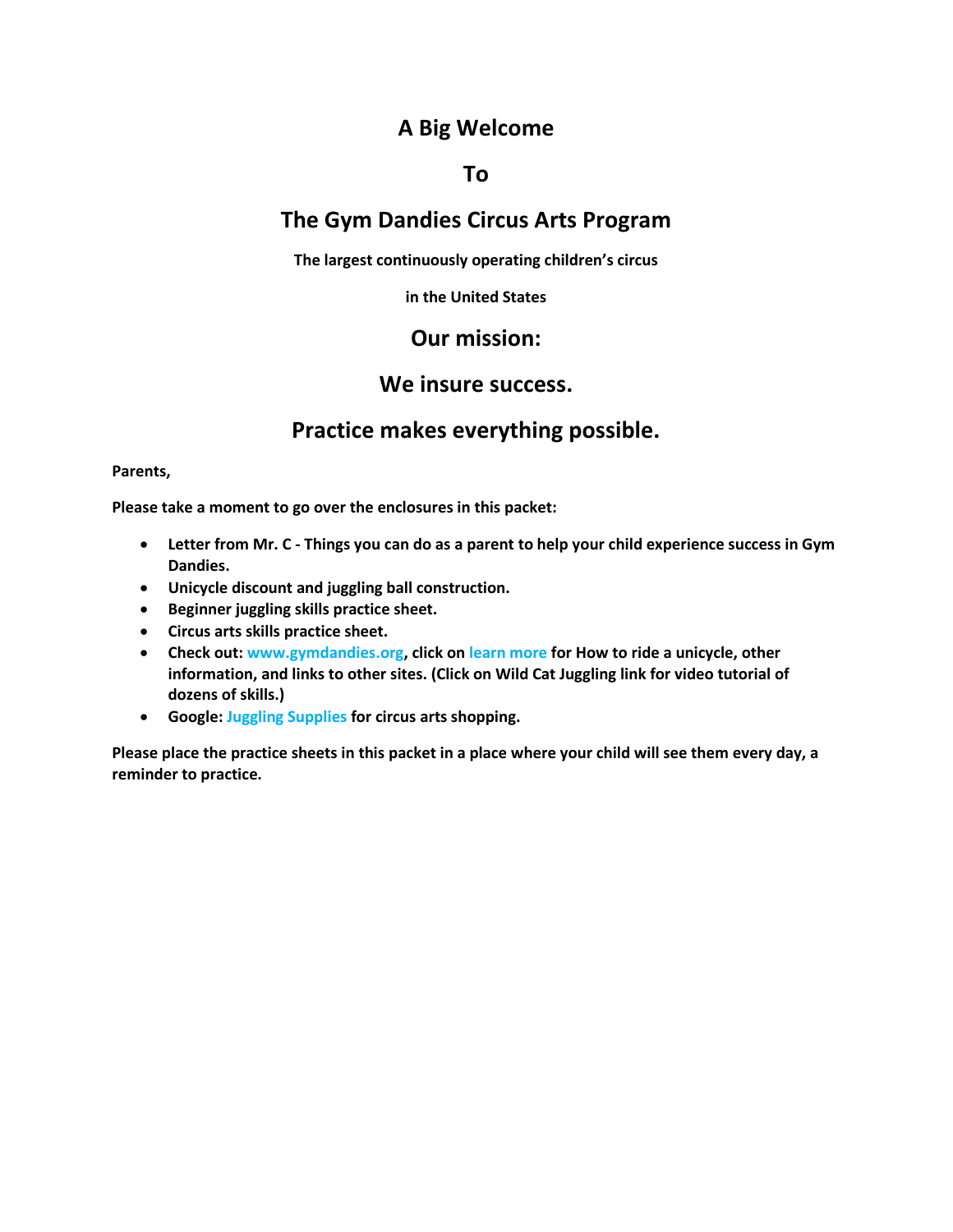Dear Gym Dandy Parent,

Circus arts skills are unique and challenging. It takes a considerable amount practice to master these skills. There is pay back. Your child will be learning object manipulation skills that incorporate both sides of the body, as well as very difficult balancing skills associated with unicycle, slack rope, balance board, and stilt walking. These skills have carry over value in all movement/sport activities.

Once skills are mastered, your child will have opportunities to demonstrate their skills to others in performances. We perform throughout Maine and neighboring states; The Gym Dandies are in demand. The confidence and self-esteem developed in the Gym Dandies circus arts program will be with your child for a lifetime. Year after year former Gym Dandies, some have their own families now, drop by to relate that their experience in Gym Dandies was life changing.

This is what you can do to insure your child's success:

**1. Practice makes everything possible: Encourage your child to practice at home for 15 to 30 minutes each day. Let your child teach you what they have learned. Parents should give it a try. Working on skills only at practice sessions at school will not do the trick.**

2. Take time to make juggling balls (see directions in this packet), or drag three shopping bags out of the closet and work on scarf juggling.

3. Once you determine that your child is committed to practice, purchase a unicycle and protective gear (helmet, knee, wrist and elbow pads). Log onto www.gymdandies.org, click on "How to" for detailed directions on basic unicycle for beginners.

4. If you can squeeze it in, come to your child's practice session and be a Gym Dandy for a while. We need adult volunteers.

Please become active in the Gym Dandies Boosters Organization. Contact Irina Malayev (Malayev\_family@yahoo.com) for more information.

If you have questions, please do not hesitate to contact me.

Again, welcome to the Gym Dandies family.

Best,

Jon Cahill

Director

jonecahill@aol.com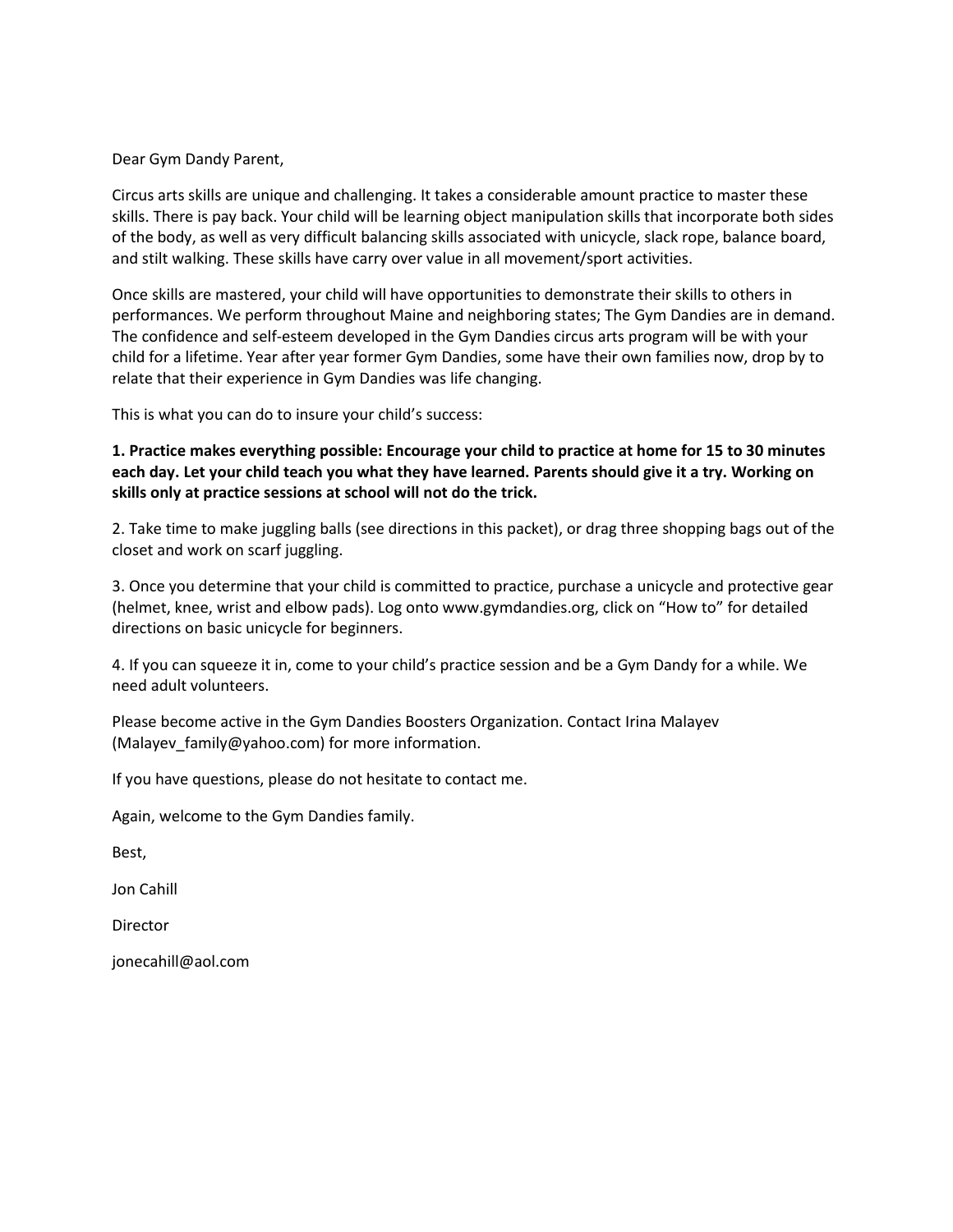#### **To: Gym Dandies Parents**

#### **From: Mr. Cahill**

If you are interested in purchasing a unicycle for your child, check with the following local dealers and ask about Gym Dandy discount on unicycles:

- Gorham Bike and Blade, Congress St, Portland, ME
- Back Bay Bicycle Shop, Forest Ave, Portland, ME

Log onto the Gym Dandies website, www.gymdandies.org, click on **learn more** for links to unicycle organizations, unicycle online sales, juggling supply sales and International Juggling Association.

Do not buy a unicycle with a wheel larger than 20", unless you are an inexperienced unicyclist. It is harder to learn to ride a unicycle on a 24" or larger wheel.

If your child is very small he/she may require a 16" wheel. Check with your child's instructor at the end of practice for the correct size for your child.

Log on: www.gymdandies.org and click on **learn more** for **how to ride a unicycle.**

# **Make your own juggling balls and save money.**

Items needed:

- 3 used or new tennis balls or hollow ball of the same size or smaller
- small amount of sand or rice
- 6 (12" balloons deflated)
- small amount of duct tape
- small funnel

Construction:

- Puncture small slit in ball, just large enough to accommodate funnel.
- Insert funnel into slit.
- Pour sand or rice into ball through funnel. Fill ball ½ full with sand or rice.
- Cover slit with duct tape.
- For color: Cut the neck off of a 12" balloon and wrap the filled ball with the modified balloon. Wrap the ball with two balloons.

This ball is practically indestructible. When your dog or python eats one, simply make

another.

SCATVES: Three lightweight synthetic/plastic shopping bags work as well as expensive scarves. Crumple bags, shake out wrinkles and start juggling. These bags actually work better than expensive juggling scarves.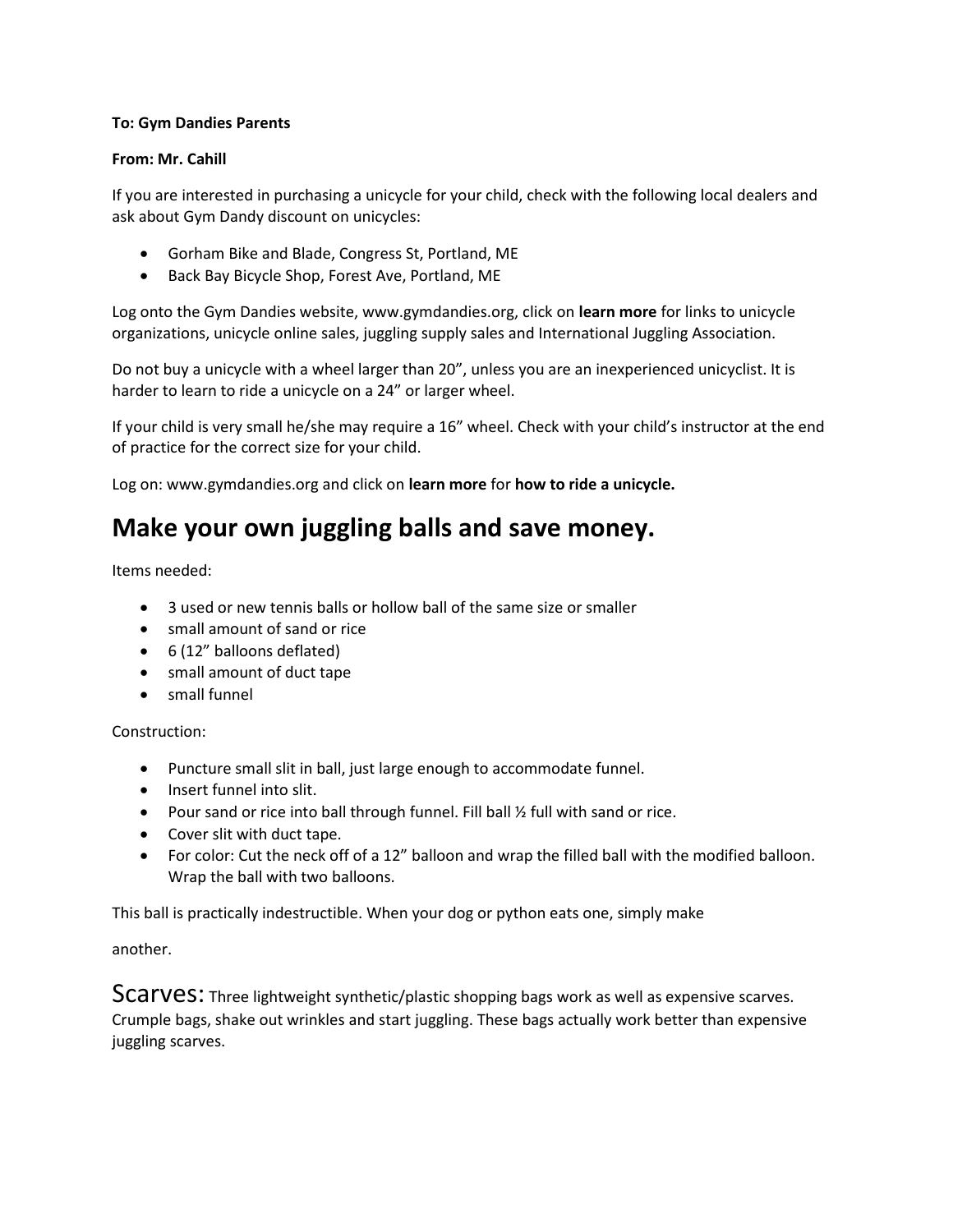# **Practice Sheet for Beginning Juggler**

(Progression for cascade pattern using Balls/Cubes and scarves/shopping bags)

Do not go to the next level until you have mastered the required number of tosses at the level at which you are working. Even after you have advanced to a higher level, warm up by quickly performing all preceding levels before working at the new skill level.

**Record best score each day you practice. Enter you best score for that day.**

### **Balls/Cubes**

**Level 1 40** scoop tosses **in a row** without dropping using **one ball/cube.**

**Daily score: \_\_\_\_\_\_\_\_\_\_\_\_\_\_\_\_\_\_\_\_\_\_\_\_\_\_\_\_\_\_\_\_\_\_\_\_\_\_\_\_\_\_\_\_\_\_\_\_\_\_\_\_\_\_\_\_\_\_\_\_\_\_\_\_\_**

- **Level 2 40** scoop tosses **in a row** without dropping, using scoop-scoop/ketch-ketch count. Count 1-2 / ketch-ketch**,** 3-4 /ketch-ketch, and so on until you reach 39-40/ketch-ketch. Then you are ready to attempt 3 balls/cubes.
- Level 3 20 tosses in a row, juggling 3 balls/cubes cascade pattern without dropping. Once you have mastered this skill, continue to work to reach 100 tosses in a row, recording your best score each day.

\_\_\_\_\_\_\_\_\_\_\_\_\_\_\_\_\_\_\_\_\_\_\_\_\_\_\_\_\_\_\_\_\_\_\_\_\_\_\_\_\_\_\_\_\_\_\_\_\_\_\_\_\_\_\_\_\_\_\_\_

\_\_\_\_\_\_\_\_\_\_\_\_\_\_\_\_\_\_\_\_\_\_\_\_\_\_\_\_\_\_\_\_\_\_\_\_\_\_\_\_\_\_\_\_\_\_\_\_\_\_\_\_\_\_\_\_\_\_\_\_

**\_\_\_\_\_\_\_\_\_\_\_\_\_\_\_\_\_\_\_\_\_\_\_\_\_\_\_\_\_\_\_\_\_\_\_\_\_\_\_\_\_\_\_\_\_\_\_\_\_\_\_\_\_\_\_\_\_\_\_\_**

**\_\_\_\_\_\_\_\_\_\_\_\_\_\_\_\_\_\_\_\_\_\_\_\_\_\_\_\_\_\_\_\_\_\_\_\_\_\_\_\_\_\_\_\_\_\_\_\_\_\_\_\_\_\_\_\_\_\_\_\_**

**\_\_\_\_\_\_\_\_\_\_\_\_\_\_\_\_\_\_\_\_\_\_\_\_\_\_\_\_\_\_\_\_\_\_\_\_\_\_\_\_\_\_\_\_\_\_\_\_\_\_\_\_\_\_\_\_\_\_\_\_**

\_\_\_\_\_\_\_\_\_\_\_\_\_\_\_\_\_\_\_\_\_\_\_\_\_\_\_\_\_\_\_\_\_\_\_\_\_\_\_\_\_\_\_\_\_\_\_\_\_\_\_\_\_\_\_\_\_\_\_\_

**\_\_\_\_\_\_\_\_\_\_\_\_\_\_\_\_\_\_\_\_\_\_\_\_\_\_\_\_\_\_\_\_\_\_\_\_\_\_\_\_\_\_\_\_\_\_\_\_\_\_\_\_\_\_\_\_\_\_\_\_**

**\_\_\_\_\_\_\_\_\_\_\_\_\_\_\_\_\_\_\_\_\_\_\_\_\_\_\_\_\_\_\_\_\_\_\_\_\_\_\_\_\_\_\_\_\_\_\_\_\_\_\_\_\_\_\_\_\_\_\_\_**

#### **Scarves Remember to use partner juggling technique.**

Level 1 40 pull/snatches in a row.

**Level 2 40** pull-pull/snatch-snatch (same count as for balls above).

**Level 3 20** pulls in a row, juggling three scarves without dropping. Continue to work to 100 pulls.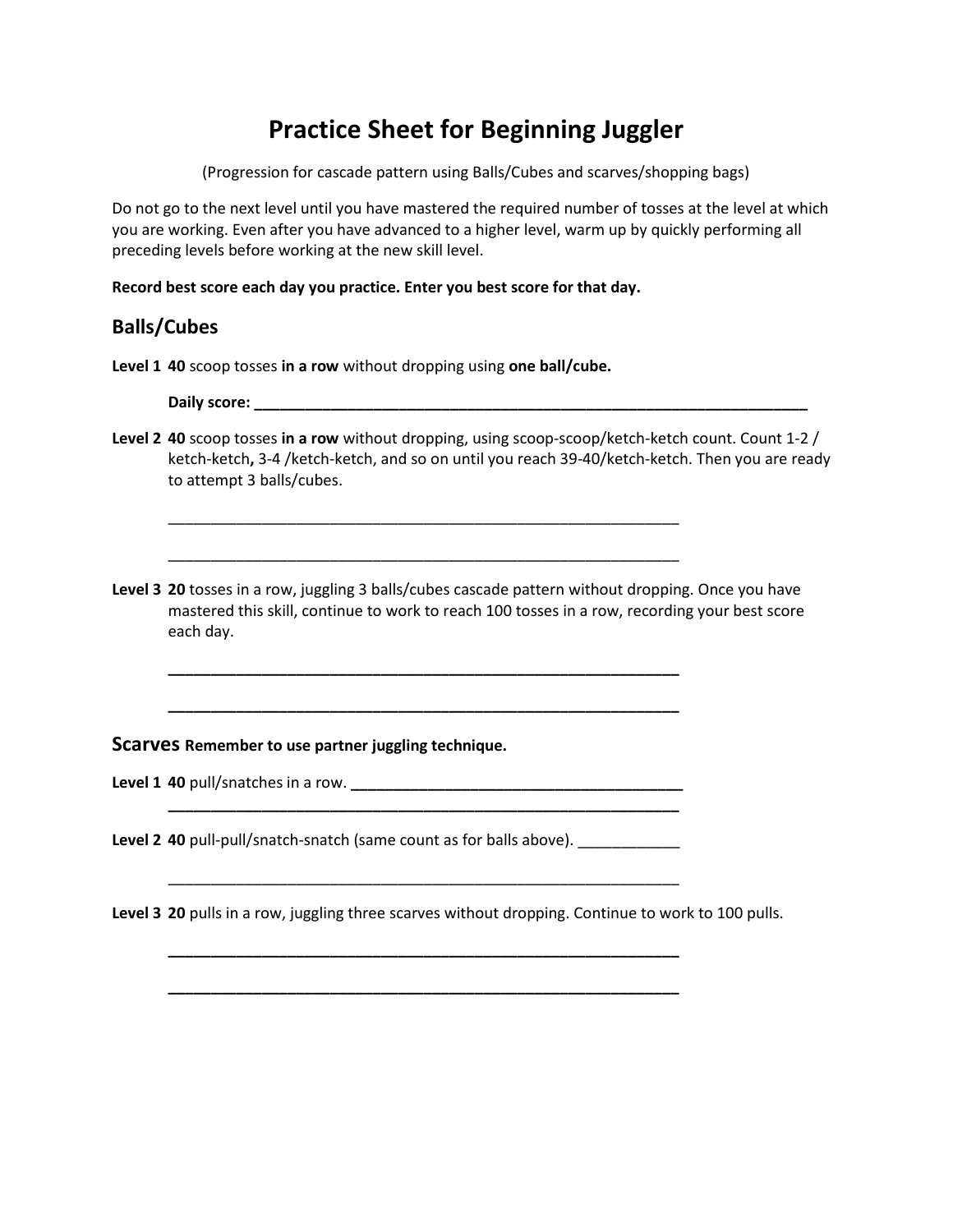### **Gym Dandies Practice Sheet (Beginner) - Cross through level when mastered.**

#### **Gym Dandy Name: \_\_\_\_\_\_\_\_\_\_\_\_\_\_\_\_\_\_\_\_\_\_\_\_\_\_\_\_\_\_\_\_\_\_\_\_\_\_\_\_\_\_\_\_\_\_\_\_**

#### **SCARF JUGGLE**

- LEVEL 1: (2 scarves) partner juggle, 20 pull snatches. Pull-pull, snatch-snatch 20 repetitions alone.
- LEVEL 2: (3 scarves) 20 pulls.
- LEVEL 3: (3 scarves) 50 pulls, columns right and left hand, 20 pulls each hand.
- LEVEL 4: (3 scarves) triad, reverse cascade, 1up-2up, (4 scarves parallel columns).
- LEVEL 5: (4 scarves) circular columns and a routine using 3 scarves.

#### **CUBE JUGGLE**

- LEVEL 1: (1 cube) 20 scoop throws without dropping.
- LEVEL 2: (2 cubes) throw throw, catch catch, 10 tosses.
- LEVEL 3: (3 cubes) cascade pattern 10 tosses.
- LEVEL 4: (3 cubes) cascade pattern 20 tosses. (3 cubes) Steal and share with a partner.

#### **DEVIL STICKS**

- LEVEL 1: Twenty toss-catches, one end of the stick on the floor.
- LEVEL 2: Twenty toss-catches off of the floor (double tap).
- LEVEL 3: 20 toss-catches off of the floor (single tap).
- LEVEL 4: Single flip toss to right side and then to left side and helicopter.

#### **DIABLO**

- LEVEL 1: Pull Diablo across the floor and complete five pulls.
- LEVEL 2: 20 pulls and recover when Diablo falls forward.
- LEVEL 3: Toss and catch Diablo (one toss).
- LEVEL 4: Toss and catch Diablo 3 or more consecutive tosses.

#### **TUBE**

- LEVEL 1: Balance tube on one hand 20 seconds.
- LEVEL 2: Balance tube on right hand and left hand (20 seconds).
- LEVEL 3: Balance tube on forehead or chin for 10 seconds.